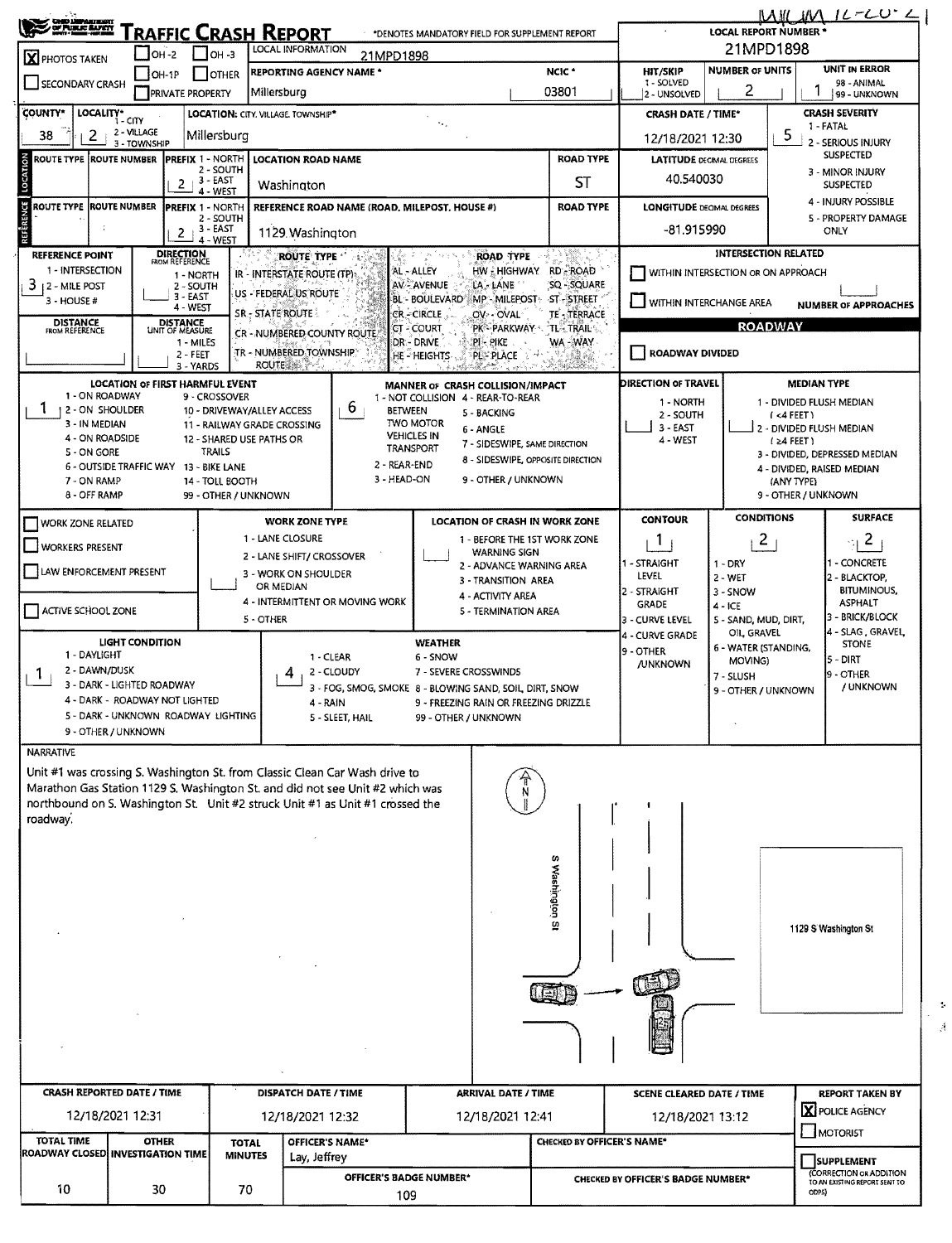| <b>CHIO DEPARTMENT</b><br>OF PUBLIC MAPETE                                                                                                           |                                                                        | <b>LOCAL REPORT NUMBER</b>                                                                             |                                                 |                                                                                                   |                                                                                                                                          |                                                         |                                                              |  |  |  |  |  |
|------------------------------------------------------------------------------------------------------------------------------------------------------|------------------------------------------------------------------------|--------------------------------------------------------------------------------------------------------|-------------------------------------------------|---------------------------------------------------------------------------------------------------|------------------------------------------------------------------------------------------------------------------------------------------|---------------------------------------------------------|--------------------------------------------------------------|--|--|--|--|--|
|                                                                                                                                                      |                                                                        | 21MPD1898                                                                                              |                                                 |                                                                                                   |                                                                                                                                          |                                                         |                                                              |  |  |  |  |  |
| UNIT#                                                                                                                                                | OWNER NAME: LAST, FIRST, MIDDLE (CI SAME AS DRIVER)                    | OWNER PHONE:INCLUDE AREA CODE (E) SAME AS DRIVER)                                                      | DAMAGE                                          |                                                                                                   |                                                                                                                                          |                                                         |                                                              |  |  |  |  |  |
|                                                                                                                                                      | SHLABAUGH, NORMAN, W                                                   |                                                                                                        | 330-521-0854                                    | <b>DAMAGE SCALE</b>                                                                               |                                                                                                                                          |                                                         |                                                              |  |  |  |  |  |
| OWNER ADDRESS: STREET, CITY, STATE, ZIP ( C) SAME AS DRIVER)                                                                                         |                                                                        |                                                                                                        |                                                 | 1 NONE<br>3 - FUNCTIONAL DAMAGE<br>3                                                              |                                                                                                                                          |                                                         |                                                              |  |  |  |  |  |
| 9898 TR 262, MILLERSBURG, OH, 44654                                                                                                                  |                                                                        |                                                                                                        |                                                 |                                                                                                   |                                                                                                                                          | 2 - MINOR DAMAGE<br>4 - DISABLING DAMAGE                |                                                              |  |  |  |  |  |
| <b>COMMERCIAL CARRIER: NAME, ADDRESS, CITY, STATE, ZIP</b>                                                                                           |                                                                        |                                                                                                        |                                                 |                                                                                                   | COMMERCIAL CARRIER PHONE: INCLUDE AREA CODE                                                                                              | 9 - UNKNOWN<br>DAMAGED AREA(S)                          |                                                              |  |  |  |  |  |
|                                                                                                                                                      |                                                                        |                                                                                                        |                                                 |                                                                                                   |                                                                                                                                          |                                                         | INDICATE ALL THAT APPLY                                      |  |  |  |  |  |
| LP STATE   LICENSE PLATE #                                                                                                                           |                                                                        | <b>VEHICLE IDENTIFICATION #</b>                                                                        |                                                 | <b>VEHICLE YEAR</b>                                                                               | <b>VEHICLE MAKE</b><br>FORD                                                                                                              |                                                         |                                                              |  |  |  |  |  |
| <b>JKJ4202</b><br>OН<br><b>INSURANCE</b>                                                                                                             | <b>INSURANCE COMPANY</b>                                               | 1ZVHT80N285143810<br><b>INSURANCE POLICY #</b>                                                         |                                                 | 2008<br><b>COLOR</b>                                                                              | <b>VEHICLE MODEL</b>                                                                                                                     | 12                                                      |                                                              |  |  |  |  |  |
| <b>X</b> VERIFIED<br><b>PROGRESSIVE</b>                                                                                                              |                                                                        | 949922183                                                                                              |                                                 | <b>RED</b>                                                                                        | <b>MUSTANG</b>                                                                                                                           |                                                         |                                                              |  |  |  |  |  |
| <b>TYPE OF USE</b>                                                                                                                                   | IN EMERGENCY                                                           | US DOT#                                                                                                |                                                 | <b>TOWED BY: COMPANY NAME</b>                                                                     |                                                                                                                                          |                                                         |                                                              |  |  |  |  |  |
| COMMERCIAL                                                                                                                                           | GOVERNMENT<br>RESPONSE                                                 | <b>VEHICLE WEIGHT GVWR/GCWR</b>                                                                        |                                                 |                                                                                                   | <b>HAZARDOUS MATERIAL</b>                                                                                                                |                                                         |                                                              |  |  |  |  |  |
| INTERLOCK<br><b>DEVICE</b>                                                                                                                           | # OCCUPANTS<br><b>HIT/SKIP UNIT</b>                                    | $1 - s10K$ LBS.                                                                                        |                                                 | <b>IMATERIAL</b><br>CLASS <sup>#</sup><br>RELEASED                                                | <b>PLACARD ID#</b>                                                                                                                       |                                                         |                                                              |  |  |  |  |  |
| <b>EQUIPPED</b>                                                                                                                                      |                                                                        | 2 - 10.001 - 26K LBS.<br>$3 - 26K$ LBS.                                                                |                                                 | PLACARD                                                                                           |                                                                                                                                          | 12                                                      |                                                              |  |  |  |  |  |
| 1 - PASSENGER CAR<br>12 - GOLF CART<br>1B - LIMO (LIVERY VEHICLE)<br>23 - PEDESTRIAN/SKATER<br>6 - VAN (9-15 SEATS)                                  |                                                                        |                                                                                                        |                                                 |                                                                                                   |                                                                                                                                          |                                                         |                                                              |  |  |  |  |  |
| 2 - PASSENGER VAN<br>(MINIVAN)                                                                                                                       | 7 - MOTORCYCLE 2-WHEELED<br>8 - MOTORCYCLE 3-WHEELED                   | 13 - SNOWMOBILE<br>14 - SINGLE UNIT                                                                    | 19 - BUS (16+ PASSENGERS)<br>20 - OTHER VEHICLE |                                                                                                   | 24 - WHEELCHAIR (ANY TYPE)<br>25 - OTHER NON-MOTORIST                                                                                    |                                                         |                                                              |  |  |  |  |  |
| UNIT TYPE 3 - SPORT UTILITY<br>VEHICLE                                                                                                               | 9 - AUTOCYCLE                                                          | <b>TRUCK</b><br>15 - SEMI-TRACTOR                                                                      | 21 - HEAVY EQUIPMENT                            |                                                                                                   | 26 - BICYCLE                                                                                                                             |                                                         |                                                              |  |  |  |  |  |
| 4 - PICK UP                                                                                                                                          | 10 - MOPED OR MOTORIZED<br>BICYCLE                                     | 16 - FARM EQUIPMENT                                                                                    | 22 - ANIMAL WITH RIDER OR                       | ANIMAL-DRAWN VEHICLE                                                                              | 27 - TRAIN                                                                                                                               |                                                         |                                                              |  |  |  |  |  |
| 5 - CARGO VAN                                                                                                                                        | 11 - ALL TERRAIN VEHICLE<br>(ATV/UTV)                                  | 17 - MOTORHOME                                                                                         |                                                 |                                                                                                   | 99 - UNKNOWN OR HIT/SKIP                                                                                                                 |                                                         |                                                              |  |  |  |  |  |
| # OF TRAILING UNITS                                                                                                                                  |                                                                        |                                                                                                        |                                                 |                                                                                                   |                                                                                                                                          | 12                                                      | 12                                                           |  |  |  |  |  |
|                                                                                                                                                      | WAS VEHICLE OPERATING IN AUTONOMOUS                                    | 0 - NO AUTOMATION                                                                                      |                                                 | 3 - CONDITIONAL AUTOMATION 9 - UNKNOWN                                                            |                                                                                                                                          |                                                         |                                                              |  |  |  |  |  |
| MODE WHEN CRASH OCCURRED?                                                                                                                            |                                                                        | 0<br>1 - DRIVER ASSISTANCE                                                                             |                                                 | 4 - HIGH AUTOMATION                                                                               |                                                                                                                                          |                                                         |                                                              |  |  |  |  |  |
| 2                                                                                                                                                    |                                                                        | 1 - YES 2 - NO 9 - OTHER / UNKNOWN AUTONOMOUS 2 - PARTIAL AUTOMATION 5 - FULL AUTOMATION<br>MODE LEVEL |                                                 |                                                                                                   |                                                                                                                                          |                                                         |                                                              |  |  |  |  |  |
| 1 - NONE                                                                                                                                             | 6 - BUS - CHARTER/TOUR                                                 | $11 - FIRE$                                                                                            | 16 - FARM                                       |                                                                                                   | 21 - MAIL CARRIER                                                                                                                        |                                                         |                                                              |  |  |  |  |  |
| $2 - TAX$                                                                                                                                            | 7 - BUS - INTERCITY                                                    | 12 - MILITARY                                                                                          |                                                 | 17 - MOWING                                                                                       | 99 - OTHER / UNKNOWN                                                                                                                     |                                                         |                                                              |  |  |  |  |  |
| 3 - ELECTRONIC RIDE<br>SHARING<br><b>SPECIAL</b>                                                                                                     | B - BUS - SHUTTLE<br>9 - BUS - OTHER                                   | 13 - POLICE<br>14 - PUBLIC UTILITY                                                                     |                                                 | 18 - SNOW REMOVAL<br>19 - TOWING                                                                  |                                                                                                                                          |                                                         |                                                              |  |  |  |  |  |
| <b>FUNCTION 4 - SCHOOL TRANSPORT</b>                                                                                                                 | 10 - AMBULANCE                                                         | 15 - CONSTRUCTION EQUIP.                                                                               |                                                 | 20 - SAFETY SERVICE                                                                               |                                                                                                                                          |                                                         |                                                              |  |  |  |  |  |
| 5 - BUS - TRANSIT/COMMUTER                                                                                                                           |                                                                        |                                                                                                        |                                                 | <b>PATROL</b>                                                                                     |                                                                                                                                          |                                                         | 12                                                           |  |  |  |  |  |
| 1 - NO CARGO BODY TYPE<br>1<br>/ NOT APPLICABLE                                                                                                      | 4 - LOGGING<br>S - INTERMODAL                                          | 7 - GRAIN/CHIPS/GRAVEL<br>8 - POLE                                                                     | 11 - DUMP                                       | 12 - CONCRETE MIXER                                                                               | 99 - OTHER / UNKNOWN                                                                                                                     |                                                         |                                                              |  |  |  |  |  |
| 2 - BUS<br><b>CARGO</b>                                                                                                                              | <b>CONTAINER CHASSIS</b>                                               | 9 - CARGO TANK                                                                                         |                                                 | 13 - AUTO TRANSPORTER                                                                             |                                                                                                                                          |                                                         | $ \mathcal{X} $<br>нτ<br>9<br>9<br>в<br>- 3                  |  |  |  |  |  |
| 3 - VEHICLE TOWING<br>6 - CARGOVAN<br><b>BODY</b><br>10 - FLAT BED<br>14 - GARBAGE/REFUSE<br>ANOTHER MOTOR VEHICLE<br>/ENCLOSED BOX<br><b>TYPE</b>   |                                                                        |                                                                                                        |                                                 |                                                                                                   |                                                                                                                                          |                                                         |                                                              |  |  |  |  |  |
| 1 - TURN SIGNALS<br>4 - BRAKES<br>7 - WORN OR SLICK TIRES<br>9 - MOTOR TROUBLE<br>99 - OTHER / UNKNOWN                                               |                                                                        |                                                                                                        |                                                 |                                                                                                   |                                                                                                                                          |                                                         |                                                              |  |  |  |  |  |
| 2 - HEAD LAMPS<br><b>VEHICLE</b>                                                                                                                     | S - STEERING                                                           | 8 - TRAILER EQUIPMENT                                                                                  | 10 - DISABLED FROM PRIOR                        |                                                                                                   |                                                                                                                                          |                                                         |                                                              |  |  |  |  |  |
| <b>DEFECTIVE</b><br><b>ACCIDENT</b><br>3 - TAIL LAMPS<br><b>6 - TIRE BLOWOUT</b><br><b>DEFECTS</b><br>$\Box$ - NO DAMAGE [ 0 ]<br>UNDERCARRIAGE [14] |                                                                        |                                                                                                        |                                                 |                                                                                                   |                                                                                                                                          |                                                         |                                                              |  |  |  |  |  |
| 1 - INTERSECTION -                                                                                                                                   | 4 - MIDBLOCK -                                                         | 7 - SHOULDER/ROADSIDE                                                                                  | 10 - DRIVEWAY ACCESS                            | 99 - OTHER / UNKNOWN                                                                              |                                                                                                                                          |                                                         |                                                              |  |  |  |  |  |
| MARKED CROSSWALK<br>2 - INTERSECTION -<br>NON-                                                                                                       | S - TRAVEL LANE -                                                      | MARKED CROSSWALK<br>8 - SIDEWALK                                                                       |                                                 | 11 - SHARED USE PATHS<br>OR TRAILS                                                                |                                                                                                                                          | $\Box$ -TOP[13]                                         | $\Box$ - ALL AREAS [ 15 ]                                    |  |  |  |  |  |
| <b>MOTORIST</b><br>UNMARKED CROSSWALK<br>LOCATION<br>3 - INTERSECTION - OTHER                                                                        | OTHER LOCATION<br>6 - BICYCLE LANE                                     | 9 - MEDIAN/CROSSING<br>ISLAND                                                                          |                                                 | 12 - FIRST RESPONDER<br>AT INCIDENT SCENE                                                         |                                                                                                                                          |                                                         | <b>J. UNIT NOT AT SCENE [ 16 ]</b>                           |  |  |  |  |  |
| 1 - NON-CONTACT                                                                                                                                      | 1 - STRAIGHT AHEAD                                                     | 9 - LEAVING TRAFFIC                                                                                    |                                                 | 15 - WALKING, RUNNING,                                                                            | 21 - STANDING OUTSIDE                                                                                                                    |                                                         | <b>INITIAL POINT OF CONTACT</b>                              |  |  |  |  |  |
| 2 - NON-COLLISION                                                                                                                                    | 2 - BACKING<br>3 - CHANGING LANES                                      | LANE<br>10 - PARKED                                                                                    |                                                 | JOGGING, PLAYING<br>16 - WORKING                                                                  | <b>DISABLED VEHICLE</b><br>99 - OTHER / UNKNOWN                                                                                          | 0 - NO DAMAGE                                           | 14 - UNDERCARRIAGE                                           |  |  |  |  |  |
| 4<br>3 - STRIKING                                                                                                                                    | 4 - OVERTAKING/PASSING                                                 | 11 - SLOWING OR STOPPED                                                                                |                                                 | 3                                                                                                 | 1-12 - REFER TO UNIT 15 - VEHICLE NOT AT SCENE                                                                                           |                                                         |                                                              |  |  |  |  |  |
| <b>ACTION</b><br>4 - STRUCK                                                                                                                          | PRE-CRASH S - MAKING RIGHT TURN<br><b>ACTIONS 6 - MAKING LEFT TURN</b> | IN TRAFFIC<br>12 - DRIVERLESS                                                                          |                                                 | 1B - APPROACHING OR<br>LEAVING VEHICLE                                                            |                                                                                                                                          | <b>DIAGRAM</b>                                          | 99 - UNKNOWN                                                 |  |  |  |  |  |
| 5 - BOTH STRIKING<br>& STRUCK                                                                                                                        | 7 - MAKING U-TURN                                                      | 13 - NEGOTIATING A CURVE                                                                               |                                                 | 19 - STANDING                                                                                     |                                                                                                                                          | 13 - TOP                                                |                                                              |  |  |  |  |  |
| 9 - OTHER / UNKNOWN                                                                                                                                  | <b>B - ENTERING TRAFFIC</b><br>LANE                                    | 14 - ENTERING OR CROSSING 20 - OTHER NON-MOTORIST<br>SPECIFIED LOCATION                                |                                                 |                                                                                                   |                                                                                                                                          | TRAFFIC                                                 |                                                              |  |  |  |  |  |
| 1 - NONE<br>2 - FAILURE TO YIELD                                                                                                                     | /ACDA                                                                  | 8 - FOLLOWING TOO CLOSE 13 - IMPROPER START FROM<br>A PARKED POSITION                                  |                                                 | 18 - OPERATING DEFECTIVE<br><b>EQUIPMENT</b>                                                      | 23 - OPENING DOOR INTO<br>ROADWAY                                                                                                        | <b>TRAFFICWAY FLOW</b>                                  | <b>TRAFFIC CONTROL</b>                                       |  |  |  |  |  |
| 3 - RAN RED LIGHT                                                                                                                                    | 9 - IMPROPER LANE                                                      | 14 - STOPPED OR PARKED                                                                                 |                                                 | 19 - LOAD SHIFTING                                                                                | 99 - OTHER IMPROPER                                                                                                                      | 1 - ONE-WAY<br>2 - TWO-WAY                              | 1 - ROUNDABOUT 4 - STOP SIGN<br>2 - SIGNAL<br>S - YIELD SIGN |  |  |  |  |  |
| 4 - RAN STOP SIGN<br>2<br>5 - UNSAFE SPEED                                                                                                           | <b>CHANGE</b><br>10 - IMPROPER PASSING                                 | <b>ILLEGALLY</b><br>15 - SWERVING TO AVOID                                                             |                                                 | /FALLING/SPILLING<br>20 - IMPROPER CROSSING                                                       | <b>ACTION</b>                                                                                                                            | 2                                                       | 6<br>3 - FLASHER<br>6 - NO CONTROL                           |  |  |  |  |  |
| CONTRIBUTING 6 - IMPROPER TURN<br>CIRCUMSTANCES <sub>7</sub> - LEFT OF CENTER                                                                        | 11 - DROVE OFF ROAD                                                    | 16 - WRONG WAY                                                                                         |                                                 | 21 - LYING IN ROADWAY                                                                             |                                                                                                                                          |                                                         |                                                              |  |  |  |  |  |
|                                                                                                                                                      | 12 - IMPROPER BACKING                                                  | 17 - VISION OBSTRUCTION                                                                                |                                                 | 22 - NOT DISCERNIBLE                                                                              |                                                                                                                                          | # OF THROUGH LANES<br>ON ROAD                           | <b>RAIL GRADE CROSSING</b><br>1 - NOT INVLOVED               |  |  |  |  |  |
| <b>SEQUENCE OF EVENTS</b>                                                                                                                            |                                                                        |                                                                                                        |                                                 |                                                                                                   |                                                                                                                                          | $\mathbf{2}$                                            | 2 - INVOLVED-ACTIVE CROSSING<br>1                            |  |  |  |  |  |
| 1 - OVERTURN/ROLLOVER<br>20                                                                                                                          | 7 - SEPARATION OF UNITS                                                | <b>EVENTS EXERCISE 2008</b><br>12 - DOWNHILL RUNAWAY 19 - ANIMAL -OTHER                                |                                                 |                                                                                                   | and the company of the same of the company of the company of the company of the company of the company of the<br>23 - STRUCK BY FALLING, |                                                         | 3 - INVOLVED-PASSIVE CROSSING                                |  |  |  |  |  |
| 2 - FIRE/EXPLOSION<br>3 - IMMERSION                                                                                                                  | 8 - RAN OFF ROAD RIGHT<br>9 - RAN OFF ROAD LEFT                        | 13 - OTHER NON-COLLISION 20 - MOTOR VEHICLE IN<br>14 - PEDESTRIAN                                      |                                                 | TRANSPORT                                                                                         | SHIFTING CARGO OR<br>ANYTHING SET IN                                                                                                     |                                                         | UNIT / NON-MOTORIST DIRECTION                                |  |  |  |  |  |
| 4 - JACKKNIFE<br>2                                                                                                                                   | 10 - CROSS MEDIAN                                                      | 15 - PEDALCYCLE                                                                                        |                                                 | 21 - PARKED MOTOR                                                                                 | MOTION BY A MOTOR<br><b>VEHICLE</b>                                                                                                      | 1 - NORTH<br>S - NORTHEAST                              |                                                              |  |  |  |  |  |
| 5 - CARGO / EQUIPMENT<br>LOSS OR SHIFT                                                                                                               | 11 - CROSS CENTERLINE -<br>OPPOSITE DIRECTION                          | 16 - RAILWAY VEHICLE .<br>17 - ANIMAL - FARM                                                           |                                                 | VEHICLE<br>22 - WORK ZONE                                                                         | 24 - OTHER MOVABLE<br>OBJECT                                                                                                             | 2 - SOUTH<br>6 - NORTHWEST<br>3 - EAST<br>7 - SOUTHEAST |                                                              |  |  |  |  |  |
| <b>6 - EQUIPMENT FAILURE</b>                                                                                                                         | OF TRAVEL                                                              | 18 - ANIMAL - DEER                                                                                     |                                                 | <b>MAINTENANCE</b><br>EQUIPMENT                                                                   |                                                                                                                                          | <b>FROM</b><br>TO                                       | ್<br>4-WEST<br><b>B-SOUTHWEST</b>                            |  |  |  |  |  |
|                                                                                                                                                      |                                                                        | <b>COLLISION WITH FIXED OBJECT. - STRUCK.</b>                                                          |                                                 | 4S - EMBANKMENT                                                                                   |                                                                                                                                          |                                                         | 9 - OTHER / UNKNOWN                                          |  |  |  |  |  |
| / CRASH CUSHION                                                                                                                                      | 25 - IMPACT ATTENUATOR 31 - GUARDRAIL END<br>32 - PORTABLE BARRIER     | 38 - OVERHEAD SIGN POST<br>39 - LIGHT / LUMINARIES                                                     | S2 - BUILDING<br>53 - TUNNEL                    | <b>UNIT SPEED</b>                                                                                 | DETECTED SPEED                                                                                                                           |                                                         |                                                              |  |  |  |  |  |
| 26 - BRIDGE OVERHEAD<br><b>STRUCTURE</b>                                                                                                             | 33 - MEDIAN CABLE BARRIER<br>34 - MEDIAN GUARDRAIL                     | SUPPORT<br>40 - UTILITY POLE                                                                           | 48 - TREE                                       | 47 - MAILBOX                                                                                      | 54 - OTHER FIXED<br>OBJECT                                                                                                               |                                                         |                                                              |  |  |  |  |  |
| 27 - BRIDGE PIER OR<br>ABUTMENT                                                                                                                      | BARRIER<br>35 - MEDIAN CONCRETE                                        | 41 - OTHER POST, POLE<br>OR SUPPORT                                                                    |                                                 | 49 - FIRE HYDRANT<br>99 - OTHER / UNKNOWN<br>10<br>1 - STATED / ESTIMATED SPEED<br>50 - WORK ZONE |                                                                                                                                          |                                                         |                                                              |  |  |  |  |  |
| 2B - BRIDGE PARAPET                                                                                                                                  | T<br>2 - CALCULATED / EDR                                              |                                                                                                        |                                                 |                                                                                                   |                                                                                                                                          |                                                         |                                                              |  |  |  |  |  |
| 29 - BRIDGE RAIL<br>30 - GUARDRAIL FACE                                                                                                              | 36 - MEDIAN OTHER BARRIER 43 - CURB<br>37 - TRAFFIC SIGN POST          | <b>POSTED SPEED</b><br>3 - UNDETERMINED                                                                |                                                 |                                                                                                   |                                                                                                                                          |                                                         |                                                              |  |  |  |  |  |
|                                                                                                                                                      | FIRST HARMFUL EVENT                                                    | <b>I MOST HARMFUL EVENT</b>                                                                            |                                                 |                                                                                                   |                                                                                                                                          | 35                                                      |                                                              |  |  |  |  |  |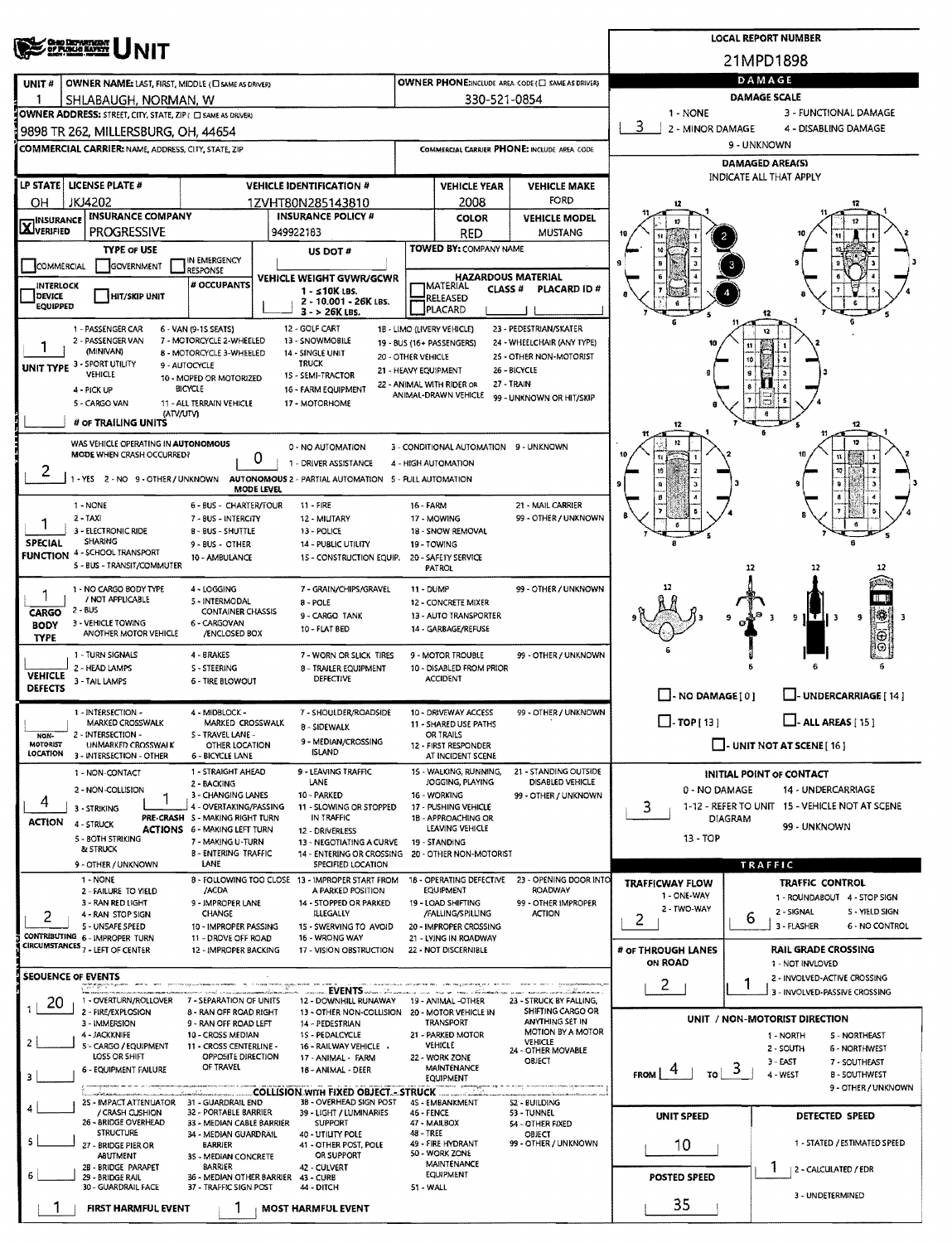| <b>CHIO DEPARTMENT</b><br>DE PUBLIC BAFKIT                                                                                                              | <b>LOCAL REPORT NUMBER</b>                                            |                                                 |                                                      |                                                                       |                                                               |  |  |  |  |  |
|---------------------------------------------------------------------------------------------------------------------------------------------------------|-----------------------------------------------------------------------|-------------------------------------------------|------------------------------------------------------|-----------------------------------------------------------------------|---------------------------------------------------------------|--|--|--|--|--|
|                                                                                                                                                         | 21MPD1898                                                             |                                                 |                                                      |                                                                       |                                                               |  |  |  |  |  |
| OWNER NAME: LAST, FIRST, MIDDLE (C) SAME AS DRIVER)<br>UNIT#                                                                                            |                                                                       |                                                 | OWNER PHONE:INCLUDE AREA CODE (E) SAME AS DRIVER)    | DAMAGE                                                                |                                                               |  |  |  |  |  |
| 2<br>DAVIS, RICHARD, E                                                                                                                                  |                                                                       | 419-571-0318                                    |                                                      | DAMAGE SCALE<br>1 - NONE<br>3 - FUNCTIONAL DAMAGE                     |                                                               |  |  |  |  |  |
| OWNER ADDRESS: STREET, CITY, STATE, ZIP ( I SAME AS DRIVER)<br>606 S WASHINGTON ST., MILLERSBURG, OH, 44654                                             |                                                                       |                                                 |                                                      | -2<br>2 - MINOR DAMAGE                                                | 4 - DISABLING DAMAGE                                          |  |  |  |  |  |
| COMMERCIAL CARRIER: NAME, ADDRESS, CITY, STATE, ZIP                                                                                                     | COMMERCIAL CARRIER PHONE: INCLUDE AREA CODE                           |                                                 |                                                      | 9 - UNKNOWN                                                           |                                                               |  |  |  |  |  |
|                                                                                                                                                         |                                                                       |                                                 |                                                      | <b>DAMAGED AREA(S)</b>                                                |                                                               |  |  |  |  |  |
| LP STATE   LICENSE PLATE #<br><b>VEHICLE IDENTIFICATION #</b>                                                                                           |                                                                       | <b>VEHICLE YEAR</b>                             | <b>VEHICLE MAKE</b>                                  | INDICATE ALL THAT APPLY                                               |                                                               |  |  |  |  |  |
| <b>JOH4389</b><br>OН<br>1GKEK13Z32J262533                                                                                                               |                                                                       | 2002                                            | <b>GMC</b>                                           |                                                                       |                                                               |  |  |  |  |  |
| <b>INSURANCE COMPANY</b><br><b>INSURANCE POLICY #</b><br><b>X</b> INSURANCE                                                                             |                                                                       | <b>COLOR</b>                                    | <b>VEHICLE MODEL</b>                                 |                                                                       |                                                               |  |  |  |  |  |
| <b>STATE FARM</b><br>353691N17                                                                                                                          |                                                                       | GRY                                             | YUKON                                                |                                                                       |                                                               |  |  |  |  |  |
| <b>TYPE OF USE</b><br>US DOT #<br>IN EMERGENCY<br>COMMERCIAL<br><b>GOVERNMENT</b>                                                                       |                                                                       | <b>TOWED BY: COMPANY NAME</b>                   |                                                      |                                                                       |                                                               |  |  |  |  |  |
| <b>RESPONSE</b><br><b>VEHICLE WEIGHT GVWR/GCWR</b><br># OCCUPANTS<br><b>INTERLOCK</b>                                                                   | <b>HAZARDOUS MATERIAL</b><br><b>J</b> MATERIAL<br>CLASS <sup>#</sup>  |                                                 |                                                      |                                                                       |                                                               |  |  |  |  |  |
| $1 - 510K$ LBS.<br><b>DEVICE</b><br><b>HIT/SKIP UNIT</b><br>2 - 10.001 - 26K LBS.<br><b>EQUIPPED</b>                                                    |                                                                       | RELEASED                                        | <b>PLACARD ID#</b>                                   |                                                                       |                                                               |  |  |  |  |  |
| $3 - 26K$ LBS.                                                                                                                                          |                                                                       | PLACARD                                         |                                                      |                                                                       |                                                               |  |  |  |  |  |
| 12 - GOLF CART<br>1 - PASSENGER CAR<br>6 - VAN (9-15 SEATS)<br>2 - PASSENGER VAN<br>7 - MOTORCYCLE 2-WHEELED<br>13 - SNOWMOBILE                         | 1B - LIMO (LIVERY VEHICLE)                                            | 19 - BUS (16+ PASSENGERS)                       | 23 - PEDESTRIAN/SKATER<br>24 - WHEELCHAIR (ANY TYPE) |                                                                       |                                                               |  |  |  |  |  |
| 3<br>(MINIVAN)<br>8 - MOTORCYCLE 3-WHEELED<br>14 - SINGLE UNIT<br>UNIT TYPE 3 - SPORT UTILITY<br><b>TRUCK</b><br>9 - AUTOCYCLE                          | 20 - OTHER VEHICLE                                                    |                                                 | 25 - OTHER NON-MOTORIST                              |                                                                       |                                                               |  |  |  |  |  |
| VEHICLE<br>1S - SEMI-TRACTOR<br>10 - MOPED OR MOTORIZED                                                                                                 | 21 - HEAVY EQUIPMENT                                                  | 22 - ANIMAL WITH RIDER OR                       | 26 - BICYCLE<br>27 - TRAIN                           |                                                                       |                                                               |  |  |  |  |  |
| <b>BICYCLE</b><br>16 - FARM EQUIPMENT<br>4 - PICK UP<br>5 - CARGO VAN<br>11 - ALL TERRAIN VEHICLE<br>17 - MOTORHOME                                     |                                                                       | ANIMAL-DRAWN VEHICLE                            | 99 - UNKNOWN OR HIT/SKIP                             |                                                                       |                                                               |  |  |  |  |  |
| (ATV/UTV)<br># OF TRAILING UNITS                                                                                                                        |                                                                       |                                                 |                                                      |                                                                       |                                                               |  |  |  |  |  |
|                                                                                                                                                         |                                                                       |                                                 |                                                      |                                                                       |                                                               |  |  |  |  |  |
| WAS VEHICLE OPERATING IN AUTONOMOUS<br>0 - NO AUTOMATION<br>MODE WHEN CRASH OCCURRED?<br>U                                                              |                                                                       | 3 - CONDITIONAL AUTOMATION 9 - UNKNOWN          |                                                      |                                                                       |                                                               |  |  |  |  |  |
| 1 - DRIVER ASSISTANCE<br>2<br>- YES 2 - NO 9 - OTHER / UNKNOWN AUTONOMOUS 2 - PARTIAL AUTOMATION S - FULL AUTOMATION                                    |                                                                       | 4 - HIGH AUTOMATION                             |                                                      |                                                                       |                                                               |  |  |  |  |  |
| MODE LEVEL                                                                                                                                              |                                                                       |                                                 |                                                      |                                                                       |                                                               |  |  |  |  |  |
| 1 - NONE<br>6 - BUS - CHARTER/TOUR<br>11 - FIRE<br>2 - TAXI<br>7 - BUS - INTERCITY<br>12 - MILITARY                                                     | 16 - FARM                                                             | 17 - MOWING                                     | 21 - MAIL CARRIER<br>99 - OTHER / UNKNOWN            |                                                                       |                                                               |  |  |  |  |  |
| 3 - ELECTRONIC RIDE<br>8 - BUS - SHUTTLE<br>13 - POLICE                                                                                                 |                                                                       | 1B - SNOW REMOVAL                               |                                                      |                                                                       |                                                               |  |  |  |  |  |
| <b>SPECIAL</b><br>SHARING<br>9 - BUS - OTHER<br>14 - PUBLIC UTILITY<br><b>FUNCTION 4 - SCHOOL TRANSPORT</b>                                             |                                                                       | 19 - TOWING                                     |                                                      |                                                                       |                                                               |  |  |  |  |  |
| 10 - AMBULANCE<br>1S - CONSTRUCTION EQUIP.<br>S - BUS - TRANSIT/COMMUTER                                                                                |                                                                       | 20 - SAFETY SERVICE<br>PATROL                   |                                                      |                                                                       | 12<br>12<br>12                                                |  |  |  |  |  |
| 7 - GRAIN/CHIPS/GRAVEL<br>1 - NO CARGO BODY TYPE<br>4 - LOGGING                                                                                         | 11 - DUMP                                                             |                                                 | 99 - OTHER / UNKNOWN                                 |                                                                       |                                                               |  |  |  |  |  |
| / NOT APPLICABLE<br>S - INTERMODAL<br>8 - POLE<br>2 - BUS<br><b>CONTAINER CHASSIS</b><br>CARGO                                                          |                                                                       | 12 - CONCRETE MIXER                             |                                                      |                                                                       | 88 H                                                          |  |  |  |  |  |
| 9 - CARGO TANK<br>3 - VEHICLE TOWING<br>6 - CARGOVAN<br><b>BODY</b><br>10 - FLAT BED                                                                    |                                                                       | 13 - AUTO TRANSPORTER<br>14 - GARBAGE/REFUSE    |                                                      |                                                                       | 18<br>9<br>$\mathbf{H}$<br>9<br>-3<br>- 3<br>⊕                |  |  |  |  |  |
| ANOTHER MOTOR VEHICLE<br>/ENCLOSED BOX<br><b>TYPE</b>                                                                                                   |                                                                       |                                                 |                                                      |                                                                       |                                                               |  |  |  |  |  |
| 1 - TURN SIGNALS<br>4 - BRAKES<br>7 - WORN OR SLICK TIRES<br>2 - HEAD LAMPS<br>5 - STEERING<br><b>B - TRAILER EQUIPMENT</b>                             | 9 - MOTOR TROUBLE<br>99 - OTHER / UNKNOWN<br>10 - DISABLED FROM PRIOR |                                                 |                                                      |                                                                       |                                                               |  |  |  |  |  |
| <b>VEHICLE</b><br>DEFECTIVE<br>3 - TAIL LAMPS<br>6 - TIRE BLOWOUT<br><b>DEFECTS</b>                                                                     |                                                                       | <b>ACCIDENT</b>                                 |                                                      |                                                                       |                                                               |  |  |  |  |  |
| 1 - INTERSECTION -<br>7 - SHOULDER/ROADSIDE<br>4 - MIDBLOCK -                                                                                           |                                                                       | 10 - DRIVEWAY ACCESS                            | 99 - OTHER / UNKNOWN                                 | $\Box$ - NO DAMAGE [0]                                                | L. UNDERCARRIAGE [14]                                         |  |  |  |  |  |
| MARKED CROSSWALK<br>MARKED CROSSWALK<br>8 - SIDEWALK                                                                                                    |                                                                       | 11 - SHARED USE PATHS                           |                                                      | $\Box$ -TOP $(131)$<br>$\Box$ - ALL AREAS [ 15 ]                      |                                                               |  |  |  |  |  |
| 2 - INTERSECTION -<br>S - TRAVEL LANE -<br>NON-<br>9 - MEDIAN/CROSSING<br>MOTORIST<br>UNMARKED CROSSWALK<br>OTHER LOCATION                              |                                                                       | OR TRAILS<br>12 - FIRST RESPONDER               |                                                      | $\Box$ - UNIT NOT AT SCENE [16]                                       |                                                               |  |  |  |  |  |
| <b>ISLAND</b><br>LOCATION<br>3 - INTERSECTION - OTHER<br>6 - BICYCLE LANE                                                                               |                                                                       | AT INCIDENT SCENE                               |                                                      |                                                                       |                                                               |  |  |  |  |  |
| 9 - LEAVING TRAFFIC<br>1 - STRAIGHT AHEAD<br>1 - NON-CONTACT<br>LANE<br>2 - BACKING                                                                     |                                                                       | 15 - WALKING, RUNNING,<br>JOGGING, PLAYING      | 21 - STANDING OUTSIDE<br>DISABLED VEHICLE            |                                                                       | <b>INITIAL POINT OF CONTACT</b><br>14 - UNDERCARRIAGE         |  |  |  |  |  |
| 2 - NON-COLLISION<br>10 - PARKED<br>3 - CHANGING LANES<br>3<br>4 - OVERTAKING/PASSING<br>11 - SLOWING OR STOPPED<br>3 - STRIKING                        |                                                                       | 16 - WORKING<br>17 - PUSHING VEHICLE            | 99 - OTHER / UNKNOWN                                 | 0 - NO DAMAGE<br>1-12 - REFER TO UNIT 15 - VEHICLE NOT AT SCENE<br>12 |                                                               |  |  |  |  |  |
| PRE-CRASH 5 - MAKING RIGHT TURN<br>IN TRAFFIC<br><b>ACTION</b><br>4 - STRUCK                                                                            |                                                                       | 18 - APPROACHING OR<br>LEAVING VEHICLE          |                                                      | DIAGRAM<br>99 - UNKNOWN                                               |                                                               |  |  |  |  |  |
| <b>ACTIONS 6 - MAKING LEFT TURN</b><br>12 - DRIVERLESS<br>5 - BOTH STRIKING<br>7 - MAKING U-TURN<br>13 - NEGOTIATING A CURVE                            |                                                                       | 13 - TOP<br>19 - STANDING                       |                                                      |                                                                       |                                                               |  |  |  |  |  |
| <b>&amp; STRUCK</b><br>8 - ENTERING TRAFFIC<br>14 - ENTERING OR CROSSING 20 - OTHER NON-MOTORIST<br>9 OTHER / UNKNOWN<br>LANE<br>SPECIFIED LOCATION     |                                                                       |                                                 |                                                      | TRAFFIC                                                               |                                                               |  |  |  |  |  |
| 1 - NONE<br>8 - FOLLOWING TOO CLOSE 13 - IMPROPER START FROM                                                                                            |                                                                       | 18 - OPERATING DEFECTIVE                        | 23 - OPENING DOOR INTO                               | <b>TRAFFICWAY FLOW</b>                                                | <b>TRAFFIC CONTROL</b>                                        |  |  |  |  |  |
| A PARKED POSITION<br>/ACDA<br>2 - FAILURE TO YIELD<br>3 - RAN RED LIGHT<br>9 - IMPROPER LANE<br>14 - STOPPED OR PARKED                                  |                                                                       | <b>EQUIPMENT</b><br>19 - LOAD SHIFTING          | <b>ROADWAY</b><br>99 - OTHER IMPROPER                | 1 - ONE-WAY                                                           | 1 - ROUNDABOUT 4 - STOP SIGN                                  |  |  |  |  |  |
| CHANGE<br>ILLEGALLY<br>4 - RAN STOP SIGN<br>1                                                                                                           |                                                                       | /FALUNG/SPILLING                                | <b>ACTION</b>                                        | 2 - TWO-WAY<br>2                                                      | 2 - SIGNAL<br>S - YIELD SIGN<br>6<br>3 - FLASHER              |  |  |  |  |  |
| 5 - UNSAFE SPEED<br>10 - IMPROPER PASSING<br>1S - SWERVING TO AVOID<br>CONTRIBUTING 6 - IMPROPER TURN<br>11 - DROVE OFF ROAD<br>16 - WRONG WAY          |                                                                       | 20 - IMPROPER CROSSING<br>21 - LYING IN ROADWAY |                                                      |                                                                       | <b>6 - NO CONTROL</b>                                         |  |  |  |  |  |
| CIRCUMSTANCES 7 - LEFT OF CENTER<br>12 - IMPROPER BACKING<br>17 - VISION OBSTRUCTION                                                                    |                                                                       | 22 - NOT DISCERNIBLE                            |                                                      | # of THROUGH LANES<br>ON ROAD                                         | <b>RAIL GRADE CROSSING</b><br>1 - NOT INVLOVED                |  |  |  |  |  |
| <b>SEOUENCE OF EVENTS</b>                                                                                                                               |                                                                       |                                                 |                                                      |                                                                       | 2 - INVOLVED-ACTIVE CROSSING                                  |  |  |  |  |  |
| فكالمناسب<br>$\overline{\mathcal{M}}$ on $\mathcal{L}$<br>- EVENTS -<br>1 - OVERTURN/ROLLOVER<br>7 - SEPARATION OF UNITS<br>12 - DOWNHILL RUNAWAY<br>20 |                                                                       | 19 - ANIMAL -OTHER                              | 23 - STRUCK BY FALLING.                              | $\mathbf{2}$                                                          | 3 - INVOLVED-PASSIVE CROSSING                                 |  |  |  |  |  |
| 2 - FIRE/EXPLOSION<br>8 - RAN OFF ROAD RIGHT<br>13 - OTHER NON-COLLISION<br>3 - IMMERSION                                                               |                                                                       | 20 - MOTOR VEHICLE IN<br><b>TRANSPORT</b>       | SHIFTING CARGO OR<br>ANYTHING SET IN                 |                                                                       | UNIT / NON-MOTORIST DIRECTION                                 |  |  |  |  |  |
| 9 - RAN OFF ROAD LEFT<br>14 - PEDESTRIAN<br>4 - JACKKNIFE<br>10 - CROSS MEDIAN<br>15 - PEDALCYCLE                                                       |                                                                       | 21 - PARKED MOTOR                               | MOTION BY A MOTOR<br>VEHICLE                         |                                                                       | 1 - NORTH<br>5 - NORTHEAST                                    |  |  |  |  |  |
| S - CARGO / EQUIPMENT<br>11 - CROSS CENTERLINE -<br>16 - RAILWAY VEHICLE<br>LOSS OR SHIFT<br>OPPOSITE DIRECTION<br>17 - ANIMAL - FARM                   |                                                                       | VEHICLE<br>22 - WORK ZONE                       | 24 - OTHER MOVABLE<br>OBJECT                         |                                                                       | 2 - SOUTH<br><b>6 - NORTHWEST</b>                             |  |  |  |  |  |
| OF TRAVEL<br>6 - EQUIPMENT FAILURE<br>18 - ANIMAL - DEER<br>з                                                                                           |                                                                       | <b>MAINTENANCE</b><br>EQUIPMENT                 |                                                      | $FROM$ $2$<br>TO                                                      | 3 - EAST<br>7 - SOUTHEAST<br>4 - WEST<br><b>8 - SOUTHWEST</b> |  |  |  |  |  |
| <b>ALCOHOL: COLLISION WITH FIXED OBJECT. - STRUCK.</b> AND WAS                                                                                          |                                                                       |                                                 | waran 1<br><b>Contract</b>                           |                                                                       | 9 - OTHER / UNKNOWN                                           |  |  |  |  |  |
| 25 - IMPACT ATTENUATOR 31 - GUARDRAIL END<br>38 - OVERHEAD SIGN POST<br>/ CRASH CUSHION<br>32 - PORTABLE BARRIER<br>39 - LIGHT / LUMINARIES             | 46 - FENCE                                                            | 45 - EMBANKMENT                                 | 52 - BUILDING<br>53 - TUNNEL                         | <b>UNIT SPEED</b>                                                     | DETECTED SPEED                                                |  |  |  |  |  |
| 26 - BRIDGE OVERHEAD<br>33 - MEDIAN CABLE BARRIER<br><b>SUPPORT</b><br><b>STRUCTURE</b><br>34 - MEDIAN GUARDRAIL<br>40 - UTIUTY POLE                    | 48 - TREE                                                             | 47 - MAILBOX                                    | 54 - OTHER FIXED<br>OBJECT                           |                                                                       |                                                               |  |  |  |  |  |
| 5<br>27 - BRIDGE PIER OR<br>BARRIER<br>41 - OTHER POST, POLE                                                                                            |                                                                       | 49 - FIRE HYDRANT<br>50 - WORK ZONE             | 99 - OTHER / UNKNOWN                                 | 1 - STATED / ESTIMATED SPEED<br>35                                    |                                                               |  |  |  |  |  |
| ABUTMENT<br>OR SUPPORT<br>35 - MEDIAN CONCRETE<br>28 - BRIDGE PARAPET<br>BARRIER<br>42 - CULVERT                                                        |                                                                       | MAINTENANCE<br>EQUIPMENT                        |                                                      | 1<br>12 - CALCULATED / EDR                                            |                                                               |  |  |  |  |  |
| 29 - BRIDGE RAIL<br>36 - MEDIAN OTHER BARRIER 43 - CUR8<br>30 - GUARDRAIL FACE<br>37 - TRAFFIC SIGN POST<br>44 - DITCH                                  | 51 - WALL                                                             |                                                 |                                                      | <b>POSTED SPEED</b>                                                   |                                                               |  |  |  |  |  |
| FIRST HARMFUL EVENT<br><b>MOST HARMFUL EVENT</b>                                                                                                        |                                                                       |                                                 |                                                      | 35                                                                    | 3 - UNDETERMINED                                              |  |  |  |  |  |
|                                                                                                                                                         |                                                                       |                                                 |                                                      |                                                                       |                                                               |  |  |  |  |  |